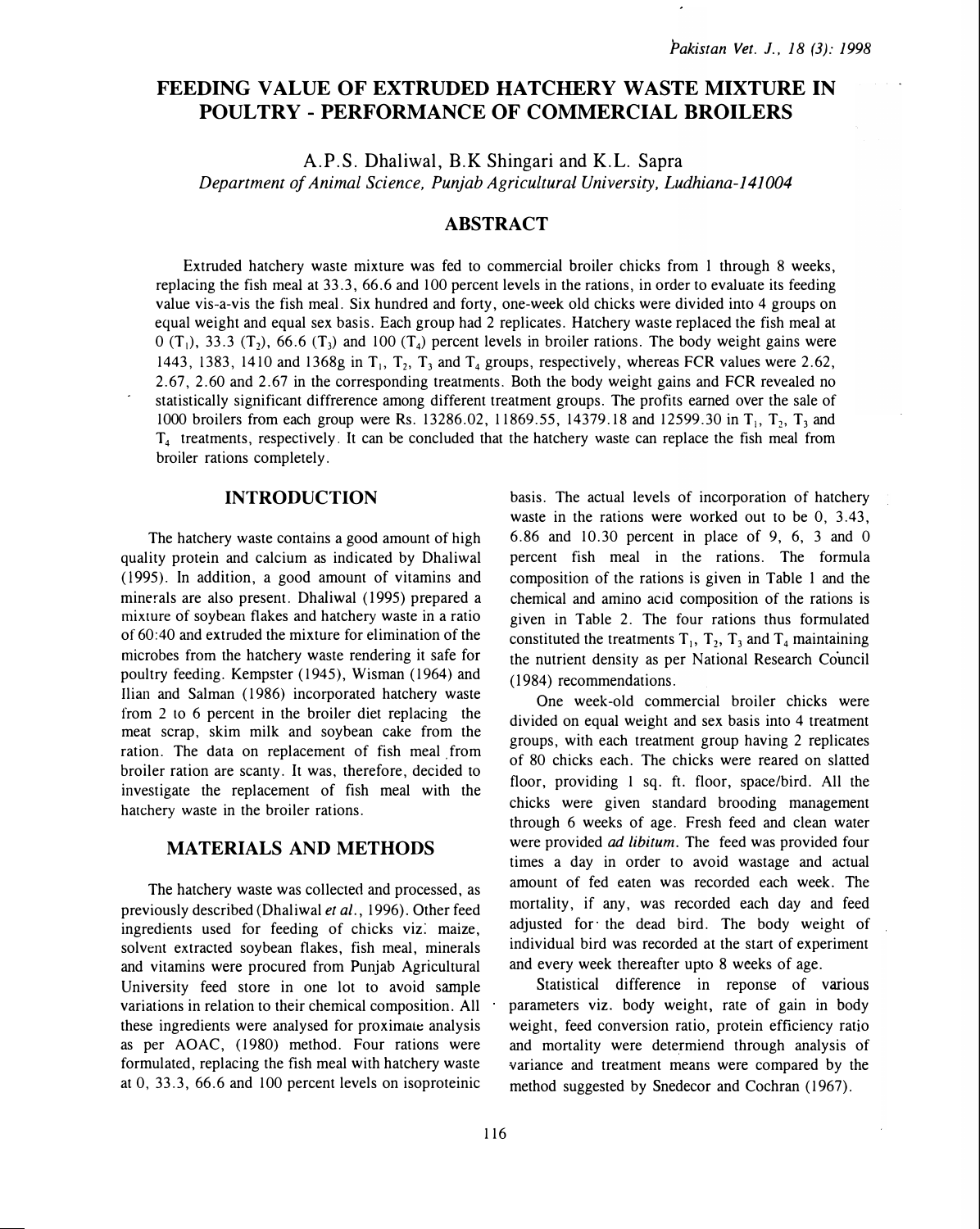| Ingredients                                    | Treatments       |        |         |             |  |
|------------------------------------------------|------------------|--------|---------|-------------|--|
|                                                | $\mathbf{I}_{1}$ | т,     | $T_{3}$ | $\rm T_{4}$ |  |
| Maize                                          | 60               | 59.57  | 59.13   | 58.69       |  |
| Solvent extracted soybean flakes               | 26               | 20.86  | 15.70   | 10.54       |  |
| Fish meal                                      | 9                | 6      |         | Nil         |  |
| Extruded hatchery waste mixture <sup>1.2</sup> | Nil              | 8.57   | 17.17   | 25.17       |  |
| Dicalcium phosphate                            |                  |        |         |             |  |
| Lime stone                                     |                  |        |         | 3           |  |
| Constants <sup>3</sup>                         |                  | $^{+}$ | $\div$  |             |  |
| Cost per $100Kg$ (Rs.)                         | 454.99           | 436.40 | 417.79  | 399.18      |  |

#### Table 1: Formula composition of experimental rations (Parts per hundred parts)

1. Extruded hatchery waste mixture was prepared by mixing solvent extracted soybean flakes and dried hatchery waste in ratio of 60:40. Therefore, actual replacement of fish meal was 3.43 for 3% level. 6.86 for 6% level and 10.30% for 9% level of fish meal on isoprotein basis.

2. Cost of extrusion was 50 paisa per kg and it has not been added in the cost of experimental ration.

3. Supplied per 100 kg of diet: Minerals; NaCl, 500g; MnSO<sub>4</sub>, 33g; Kl, 0.3g, MgSO<sub>4</sub>, 115g, FeSO<sub>4</sub>.7H<sub>2</sub>O, 28g, CuSO<sub>4</sub>. 5H<sub>2</sub>O, 0.8g; ZnCO<sub>3</sub>, 9.7g; and vitamins; Vit. a. 1000000, i.u.; D3, 6000 i.c.u.; DL-alpha tocopheryl acetate, 1g; menadione, 0.1g; Thiamine HCl, 180 mg; Riboflavin, 300 mg; Calc. Pantothenate, 1g; Niacin,  $-27g$ ; Pyridoxine, 300 mg; Biotin, 9mg; Choline chloride, 130g; folic acid, 120mg; B<sub>1</sub>, 0.9mg.

## RESULTS AND DISCUSSION

Weekly body weight gain in various treatment groups during eight week experimental period are given in Table 3. The rate of weight gain was almost similar in all the groups.

The body weight gain, feed intake per bird, feed conversion ratio, protein efficiency ratio and mortality during the experimental period in the birds of different treatments is given in Table 4. The body weight gains in different treatments indicated no statistical difference. The gains were 1443, 1383, 1410 and 1368 g in Tl, T2, T3 and T4 treatments, respectively. It shows that the extruded hatchery waste mixture may replace the fish meal from the commercial broiler rations completely. A similar trend was observed in feed conversion ratio and protein efficiency ratio, indicating that the feed consumption and protein utilization in the birds given the rations containing extruded hatchery waste mixture is not affected. Asyali et al. (1983) observed a significantly improved body weight gain in birds fed hatchery waste. According to Kundu et al. ( 1986) and Ilian and Salman ( 1986), hatchery can completely replace the fish meal from the broiler ration by incorporating hatchery waste at 2. 5 and 5. 0 per cent levels.

The cost of rations (Table 4) containing extruded hatchery waste were Rs. 454.99, 436.40, 417.79 and 399.18 for Tl, T2, T3 and T4 diets, respectively. The body weights at 8 weeks of age were  $1547$ ,  $1483$ ,  $1514$ 

and 1471 g/bird (combined sexes) and feed intake/bird through 8 weeks was 3787, 3693, 3668 and 3658g in T1, T2, T3 and T4, respectively. The livability rates in T1, T2, T3 and T4 treatments were 91.8, 90.6, 94.3 and 93.7 per cent, respectively. At the end of 8 weeks, the birds were dressed and the evisceration percentages in the corresponding treatments were  $67.80, 66.98$ , 67.43 and 67.17 per cent. The eviscerated birds were sold  $@$  Rs. 40.00 per kg dressed weight. The expenses for producing 1000 broilers to marketing age (cost of chicks + feed consumed) were Rs. 28668.38, 27705.65, 26459.22 and 25807.98 in Tl, T2, T3 and T4 treatments, respectively, while the returns of Rs. 13286.02, 11869.55, 14379.18 and 12599.30 were earned, respectively, in T1, T2, T3 and T4 treatments. The results indicated that for optimizing the profits from feeding of extruded hatchery waste, it may completely replace the fish meal in the rations of commercial broiler chicks.

#### **REFERENCES**

AOAC., Association of Analytical Chemists (1980). Methods of Analysis. 13th ed. Washington, D.C.

Asyali, N., M. Ergul, T. Capci and R. Erker, 1983. Use of poultry carcass and hatchery wastes in feeds for poultry. 6. Use of poultry carcass and hatchery waste meal supplemented with molasses yeast in feeds for broilers. Ege Universitesi Liraat. Fakultesi Dergisi. 20: 65-72 (Cited in Poultry Abstr. 13: 1766).

 $\rightarrow$ 

ف.

Æ,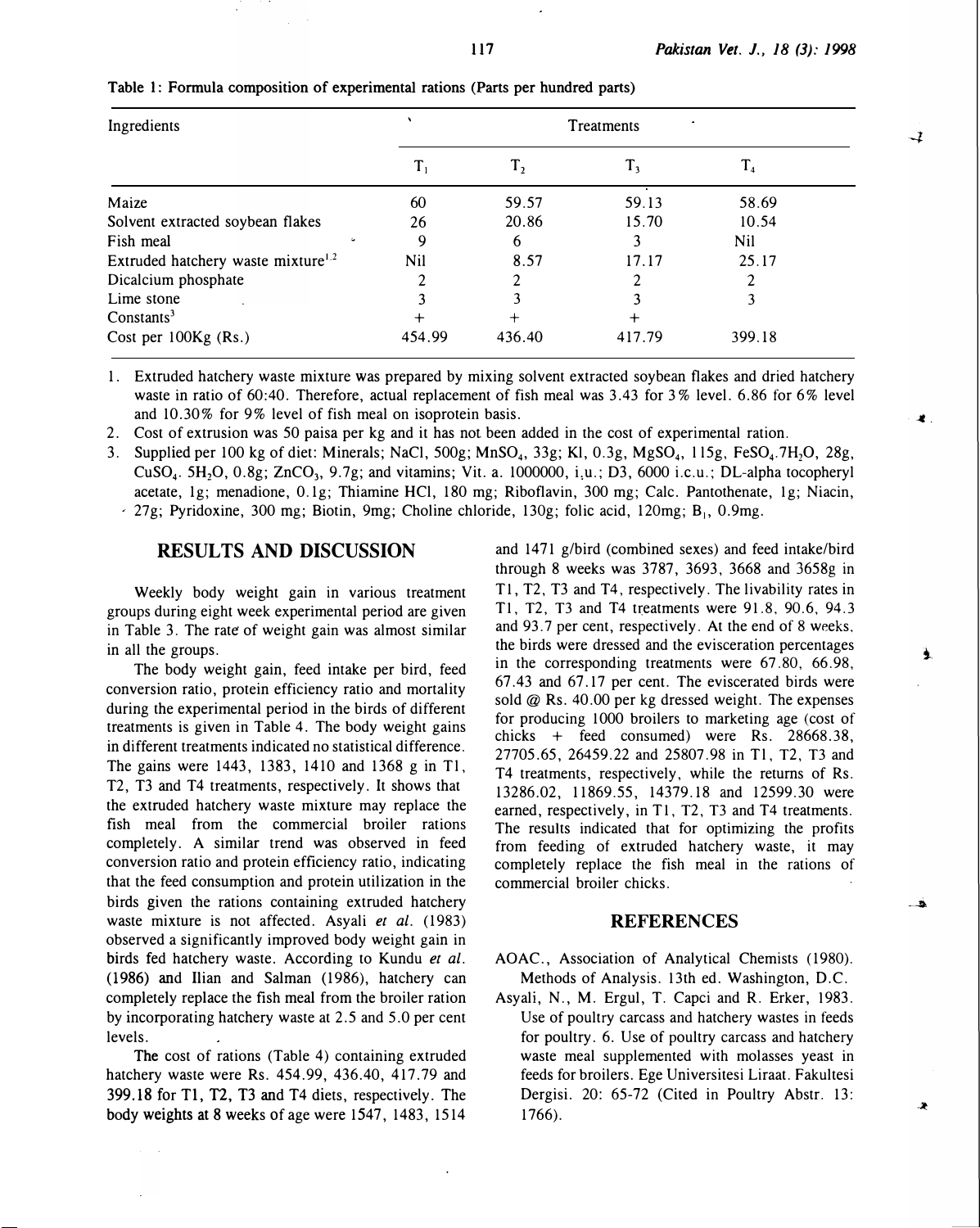|                       | Ration<br>٠                  |                      |                |                |
|-----------------------|------------------------------|----------------------|----------------|----------------|
|                       | $T_{1}$                      | T <sub>2</sub>       | T <sub>3</sub> | T <sub>4</sub> |
|                       |                              | Chemical composition |                |                |
| Dry matter            | 91.18<br>$\sigma_{\rm{eff}}$ | 91.82                | 92.08          | 92.87          |
| Crude protein         | 22.62                        | 22.55                | 22.54          | 22.52          |
| Ether extract         | 2.90                         | 3.12                 | 3.25           | 3.39           |
| Crude fibre           | 2.62                         | 3.17                 | 2.73           | 4.29           |
| Ash                   | 7.23                         | 7.10                 | 7.12           | 7.32           |
| Nitrogen free extract | 64.64                        | 64.06                | 83.37          | 62.48          |
| Calcium               | 2.28                         | 2.32                 | 2.82           | 3.31           |
| ME (Kcal kg diet)     | 2967.00                      | 2863.00              | 2875.00        | 2829.00        |

Table 2: Chemical and amino acids composition of experimental rations (per cent basis)

Amino acid contents

|                 | T1   | T <sub>2</sub> | T <sub>3</sub> | T <sub>4</sub> | Requirement |
|-----------------|------|----------------|----------------|----------------|-------------|
| Arginine        | 1.09 | 1.19           | 1.33           | 1.46           | 1.20        |
| Lysine          | 0.81 | 0.92           | 0.98           | 1.08           | 1.00        |
| Methionine      | 0.54 | 0.57           | 0.61           | 0.66           | 0.45        |
| Cystine         | 0.31 | 0.33           | 0.36           | 0.39           | 0.35        |
| Glycine         | 0.82 | 0.94           | 1.08           | 1.22           | 1.90        |
| Histidine       | 0.52 | 0.56           | 0.61           | 0.66           | 0.30        |
| Isoleucine      | 1.24 | 1.31           | 1.40           | 1.49           | 0.60        |
| Leucine         | 2.54 | 2.64           | 2.81           | 2.94           | 1.40        |
| Phyenyl alanine | 1.06 | 1.07           | 1.16           | 1.25           | 0.70        |
| Trysoine        | 1.07 | 1.10           | 1.19           | 1.21           | 0.70        |
| Threonin        | 0.73 | 0.80           | 0.90           | 0.90           | 0.60        |
| Trypotphan      | 0.16 | 0.21           | 0.23           | 0.27           | 0.20        |
| Valine          | 1.06 | 1.16           | 1.29           | 1.42           | 0.80        |

Table 3: Body weights (g) in commercial broilers in various treatment groups during the experimental period

| Age in weeks    | T1                  | T <sub>2</sub>      | T <sub>3</sub>      | T <sub>4</sub>      |
|-----------------|---------------------|---------------------|---------------------|---------------------|
| <b>Ist</b>      | $104.00 \pm 1.00$   | $100.00 \pm 1.00$   | $104.00 \pm 1.00$   | $103.00 \pm 1.05$   |
| 2nd             | $191.00 \pm 2.24$   | $193.00 \pm 2.19$   | $184.00 \pm 2.37$   | $176.00 \pm 2.23$   |
| 3rd             | $376.00 \pm 4.38$   | $336.00 \pm 3.94$   | $336.00 \pm 4.06$   | $319.00 + 4.35$     |
| 4th             | $617.00 \pm 5.32$   | $557.00 \pm 6.29$   | $548.00 \pm 6.48$   | $533.00 \pm 7.16$   |
| 5th             | $853.00 \pm 11.00$  | $791.00 \pm 10.77$  | $792.00 + 8.99$     | $755.00 \pm 9.61$   |
| 6th             | $1115.00 \pm 10.16$ | $1076.00 \pm 10.31$ | $1057.00 \pm 11.38$ | $1027.00 \pm 11.71$ |
| 7 <sub>th</sub> | $1418.00 \pm 12.14$ | $1315.00 \pm 14.31$ | $1339.00 \pm 13.24$ | $1308.00 \pm 13.73$ |
| 8th             | $1547.00 \pm 14.27$ | $1483.00 + 15.76$   | $1514.00 + 12.83$   | $1471.00 \pm 11.61$ |
| Average         | 1443                | 1383                | 1410                | 1368                |